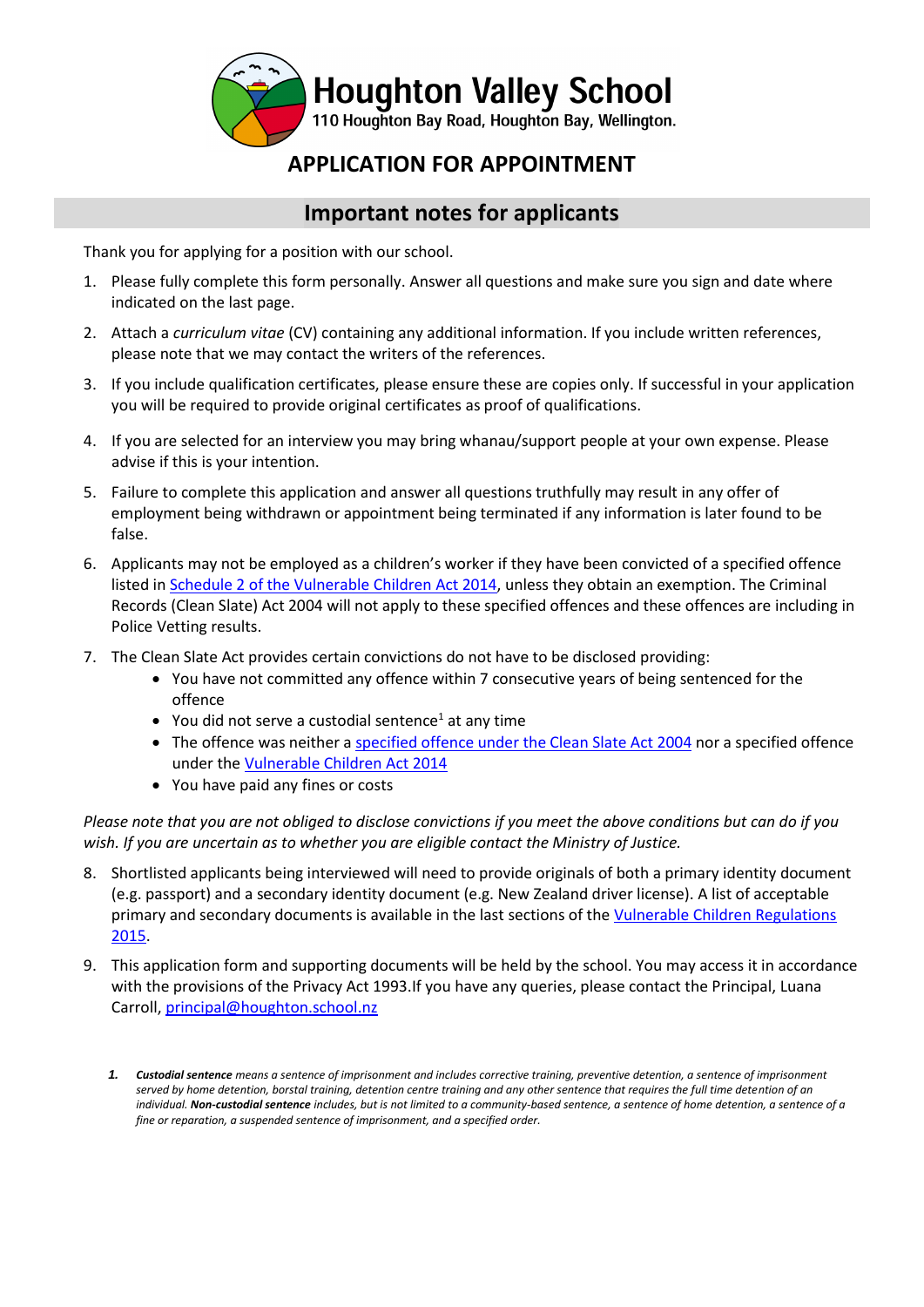|  |  |  |  | 1. POSITION APPLIED FOR: Permanent Scale A teacher position for 2022 |
|--|--|--|--|----------------------------------------------------------------------|
|--|--|--|--|----------------------------------------------------------------------|

|                       | 2. PERSONAL DETAILS: |           |  |  |
|-----------------------|----------------------|-----------|--|--|
| Name:                 |                      |           |  |  |
| <b>Address:</b>       |                      |           |  |  |
| <b>Email Address:</b> |                      |           |  |  |
| <b>Phone Numbers</b>  |                      |           |  |  |
| Home                  |                      | Cellphone |  |  |

*Please note if you are selected for an interview you will be required to present two forms of identification, one with a photo.* 

| <b>REGISTRATION:</b><br>З.                      |                                            |
|-------------------------------------------------|--------------------------------------------|
| <b>Registration Number:</b>                     | <b>Category of</b><br><b>Registration:</b> |
| <b>Expiry date:</b>                             |                                            |
| <b>ENTITLEMENT TO WORK IN NEW ZEALAND</b><br>4. |                                            |

| Are you a New Zealand citizen or permanent resident of New Zealand?                                                                                                    | Yes $\square$ No $\square$ |
|------------------------------------------------------------------------------------------------------------------------------------------------------------------------|----------------------------|
| If not, do you have the legal right to work in this country?<br>(If you answer YES, you will be asked to bring your work permit if you attend an<br><i>interview.)</i> | Yes $\Box$ No $\Box$       |
|                                                                                                                                                                        |                            |

| 5. CONVICTIONS AGAINST THE LAW:                                                           |                      |
|-------------------------------------------------------------------------------------------|----------------------|
| Have you ever been convicted of any offence against the law, which would reflect on       |                      |
| your professional position?                                                               | Yes $\Box$ No $\Box$ |
| If YES please give details below:                                                         |                      |
| Please note, should you be shortlisted for this position, more details will be requested. |                      |
|                                                                                           |                      |

### **6. HEALTH**

Describe any previous or current injury/medical condition(s) that could affect your performance or ability to carry out the duties and responsibilities of this position, or for which the tasks of this job may aggravate or contribute to?

*If no injury or medical conditions exist as described above, please tick here*

| 7. EMPLOYMENT HISTORY |                                                                                            |  |  |  |  |
|-----------------------|--------------------------------------------------------------------------------------------|--|--|--|--|
|                       | Please outline most recent employment history, beginning with current or latest employment |  |  |  |  |
| <b>Period Worked</b>  | <b>Employer's Name</b><br><b>Position Held</b><br><b>Reason for Leaving</b>                |  |  |  |  |
|                       |                                                                                            |  |  |  |  |
|                       |                                                                                            |  |  |  |  |
|                       |                                                                                            |  |  |  |  |
|                       |                                                                                            |  |  |  |  |
|                       |                                                                                            |  |  |  |  |
|                       |                                                                                            |  |  |  |  |
|                       |                                                                                            |  |  |  |  |
|                       |                                                                                            |  |  |  |  |
|                       |                                                                                            |  |  |  |  |
|                       |                                                                                            |  |  |  |  |